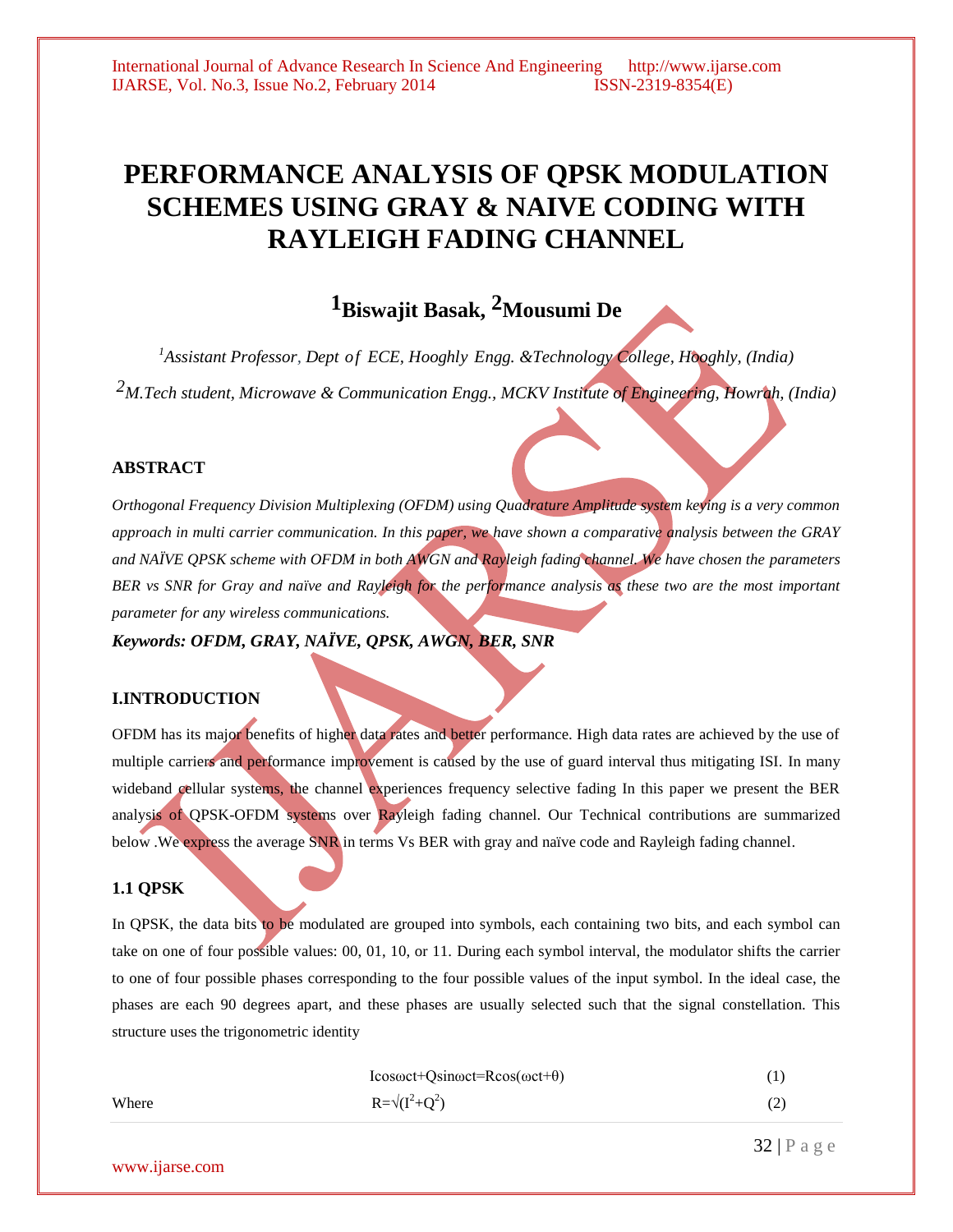$\theta = \tan^{-1}(Q/I)$  (3)

If the output of this modulator is to be represented in complex-envelope form referenced

to the carrier frequency, the modulated signal is given simply as

 $x(t)=I(t)+jQ(t)$  (4)

Simulation of this idealized signal requires only a trivial model of the modulator. The complex signal

̃x(t)is formed by simply using the in phase baseband signal I(t) as the real part and the quadrature baseband signal Q(t) as the imaginary part.

#### **1.2 GRAY CODE**

The reflected binary code, also known as Gray code after [Frank Gray,](http://en.wikipedia.org/wiki/Frank_Gray_%28researcher%29) is a [binary numeral system](http://en.wikipedia.org/wiki/Binary_numeral_system) where two successive values differ in only one [bit.](http://en.wikipedia.org/wiki/Bit) The reflected binary code was originally designed to prevent spurious output from [electromechanical](http://en.wikipedia.org/wiki/Electromechanical) [switches.](http://en.wikipedia.org/wiki/Switch) Today, Gray codes are widely used to facilitate error [correction](http://en.wikipedia.org/wiki/Error_correction) in digital communications such as [digital terrestrial television](http://en.wikipedia.org/wiki/Digital_terrestrial_television) and some [cable TV](http://en.wikipedia.org/wiki/DOCSIS) systems.

An n-bit Gray code, also called there reflected binary code, is an ordering of the 2n strings of length n over {0,1} such that every pair of successive strings differ in exactly one position.

Instead of the usual binary representation, we see that incrementing a number by one involves flipping only one bit. In the usual binary representation, incrementing by 1 could lead to a sequence of bits that are carried over, which may change several consecutive bits at once.

# **1.3 NAIVE CODE**

This section formally states the assumptions and notations and recalls the naive Bayes and selective naive Bayes approaches.

# **Assumptions and Notation:**

Let  $X = (X1;X2; \dots; XK)$  be the vector of the *K* explanatory variables and *Y* the class variable. Let  $\lambda_1; \lambda_2; \dots; \lambda_J$  be the *J* class labels of *Y*.

Let N be the number of instances and  $D = \{D_1; D_2; \ldots; D_N\}$  the labeled database containing the

instances  $Dn = (x^{(n)}; y^{(n)})$ . Let  $M = \{Mm\}$  be the set of all the potential selective naive Bayes models. Each model Mm is described by *K* parameter values  $a^{mk}$ , where  $a^{mk}$  is 1 if variable *k* is selected in model *Mm* and 0 otherwise.

Let us denote by  $P(\lambda_i)$  the prior probabilities  $P(Y = \lambda_i)$  of the class values, and by  $P(Xk|\lambda_i)$ 

the conditional probability distributions  $P(Xk|Y = 1j)$  of the explanatory variables given the class values.

We assume that the prior probabilities  $P(\lambda_i)$  and the conditional probability distributions

 $P(Xk|\lambda_i)$  are known, once the preprocessing is performed.

In the experimental section, the  $P(\lambda_i)$  are estimated by counting and the  $P(X_k/\lambda_i)$  are computed using the contingency tables, resulting from the preprocessing of the explanatory variables. The conditional probabilities are estimated using a m-estimate (*support* +*mp*)=(*coverage*+*m*) with  $m = J=N$  and

 $p = 1 = J$ , in order to avoid zero probabilities.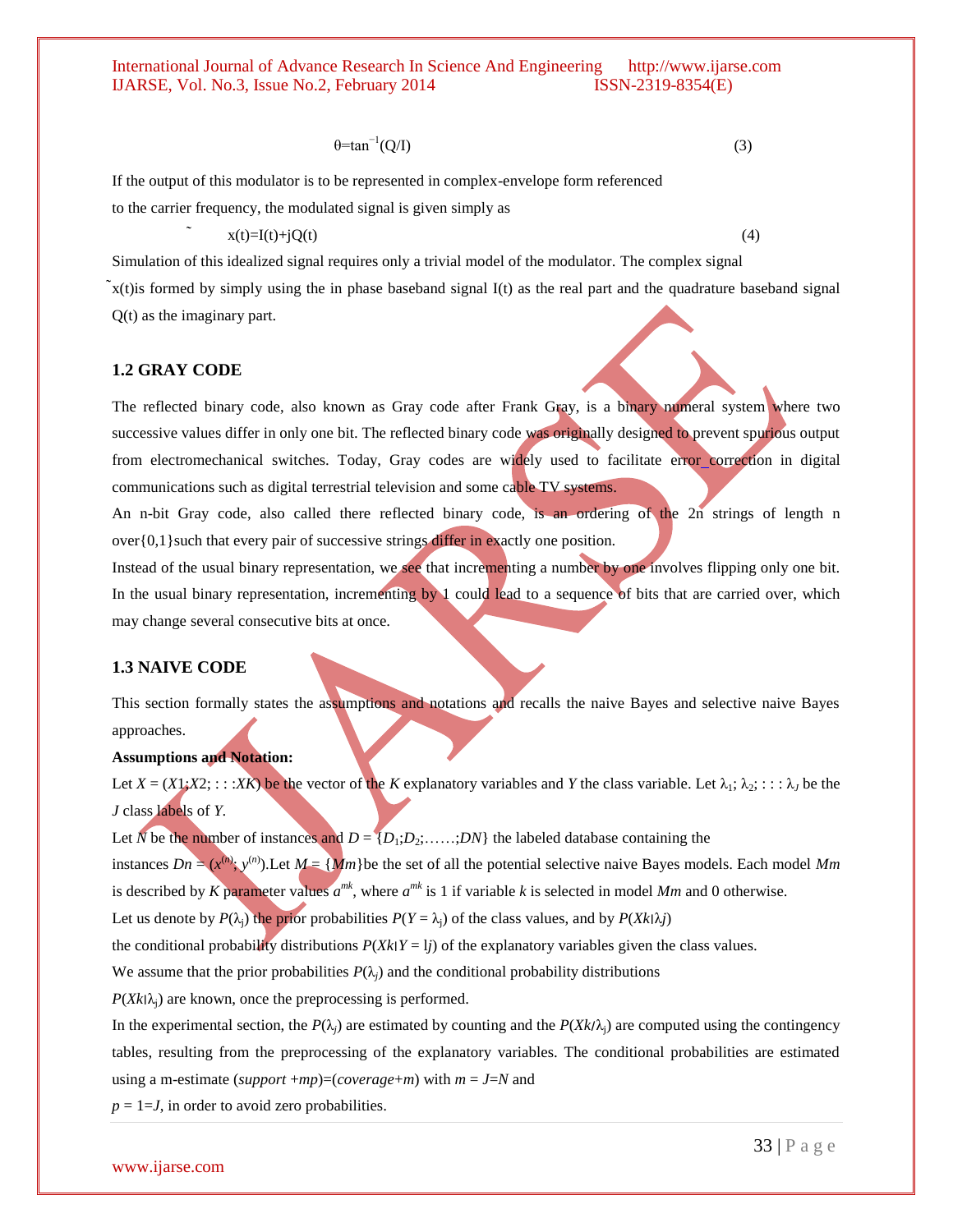#### **1.3.1 Naive Bayes Classifier**

The naive Bayes classifier assigns to each instance the class value having the highest conditional probability

 $P(\lambda_j|X) = P(\lambda_j)P(X|\lambda_j) / P(X)$  (5)

Using the assumption that the explanatory variables are independent conditionally to the class variable, we get

 $P(\lambda_j|X) = P(\lambda_j)\prod K_{k=1} P(Xk\lambda_j)/P(X)$  (6)

In classification problems, Equation (6) is sufficient to predict the most probable class given the input data, since *P*(*X*) is constant. In problems where a prediction score is needed, the class conditional probability can be estimated using

 $P(\lambda j|X) = P(\lambda j) \prod K_{k=1} P(Xk| \lambda j) / \sum J_{i=1} P(\lambda i) \prod K_{k=1} P(Xk| \lambda i)$  (7)

The naive Bayes classifier is poor at predicting the true class conditional probabilities, since the independence assumption is usually violated in real data applications. However, Hand and Yu (2001) show that the prediction score given by Equation (7) often provides an effective ranking of the instances for each class value.

# **II.ANALOGY BETWEEN SPECTRAL BROADENING IN FADING AND SPECTRAL BROADENING IN KEYING A DIGITAL SIGNAL**

Let us discuss the reason why a signal experiences spectral broadening as it propagates from, or is received by, a moving platform, and why this spectral broadening (also called the fading rate of the channel) is a function of the speed of motion. An analogy can be used to explain this phenomenon. Figure 3 shows the keying of a digital signal (such as amplitude shift keying or frequency shift keying), where a single tone cos2Π*fct* defined for – ∞ < *t* < ∞ is characterized in the frequency domain in terms of impulses (at  $\pm fc$ ). This frequency domain representation is ideal  $(i.e., zero bandwidth)$ , because the tone is a single frequency with infinite time duration. In practical applications, digital signaling involves switching (keying) signals on and off at a required rate. The keying operation can be viewed as multiplying the infinite-duration tone in Fig. 3a by an ideal rectangular on-off (switching) function in Fig. 3b. The frequency-domain description of this switching function is of the form sinc *fT*. In Fig. 3c, the result of the multiplication yields a tone, cos2Π *fct*, that is time-duration limited. The resulting spectrum is obtained by convolving the spectral impulses shown in part (a) of Fig. 3 with the sinc *fT* function of part (b), yielding the broadened spectrum depicted in part (c). It is further seen that if the signaling occurs at a faster rate characterized by the rectangle of shorter duration in part (d), the resulting signal spectrum in part (e) exhibits greater spectral broadening. The changing state of a fading channel is somewhat analogous to the on-off keying of digital signals. The channel behaves like a switch, turning the signal on and off. The greater the rapidity of the change in the channel state, the greater is the spectral broadening experienced by signals propagating over such a channel. The analogy is not exact because the on and off switching of signals may result in phase discontinuities, whereas the typical multipath-scattered environment induces phase-continuous effects.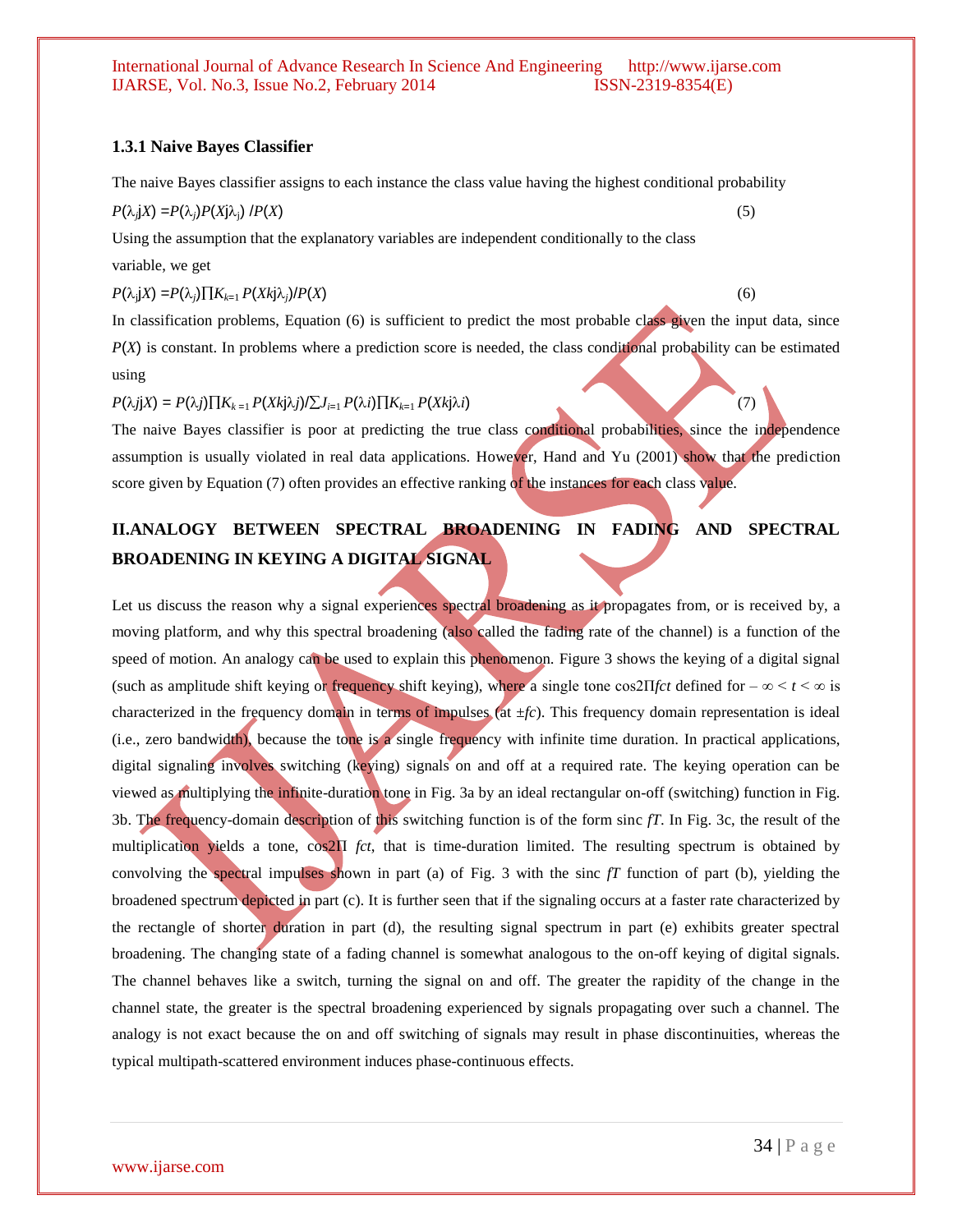

# **Figure1: Analogy between spectral broadening in fading and spectral broadening in keying a digital signal**

# **III.FLOWCHART**

It is clear that the amplitude has a Rayleigh distribution and that the phase has a uniform distribution when we observe the received signal at the arrival time. It is also clear that there are fixed ratios of the average electric powers of the direct and delayed waves.

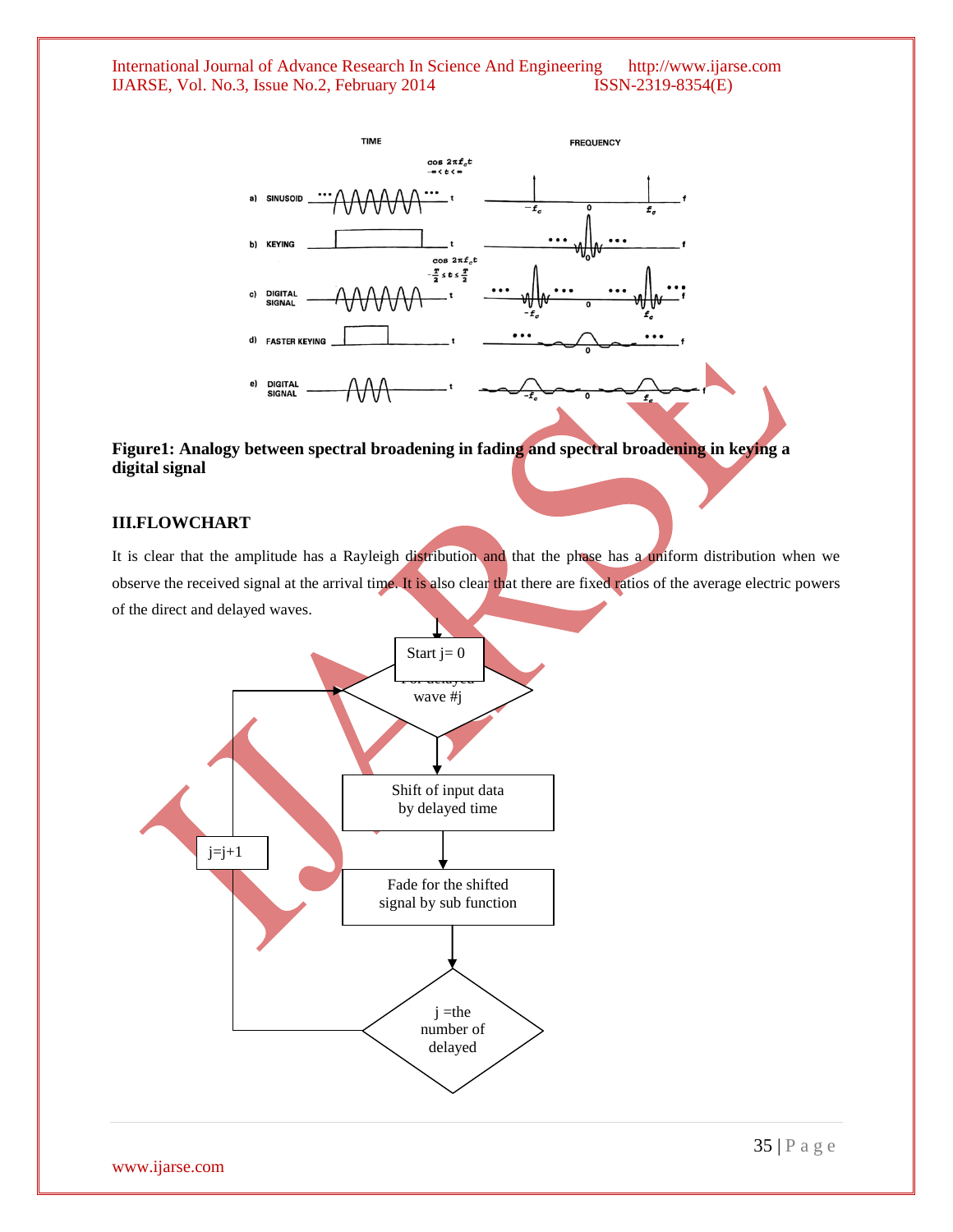That is to say, we have only to give the relative signal level and relative delay time of delayed waves in comparison with the direct wave, when this multipath propagation environment is simulated

# **IV.SIMULATION RESULTS AND DISCURSSION**

In figure 2 & 3 BER for QPSK compare the results with the theoretical value. Here the BER expression using the naive code [00, 01,10, 11] and compare the results with that from Gray code. In this case before set the Number of bits or symbols and Symbol Energy ,Bit Energy. After setting SNR range in dB we get BER for theoretical and simulated value.



**Figure 3: BER Vs SNR of Naive code**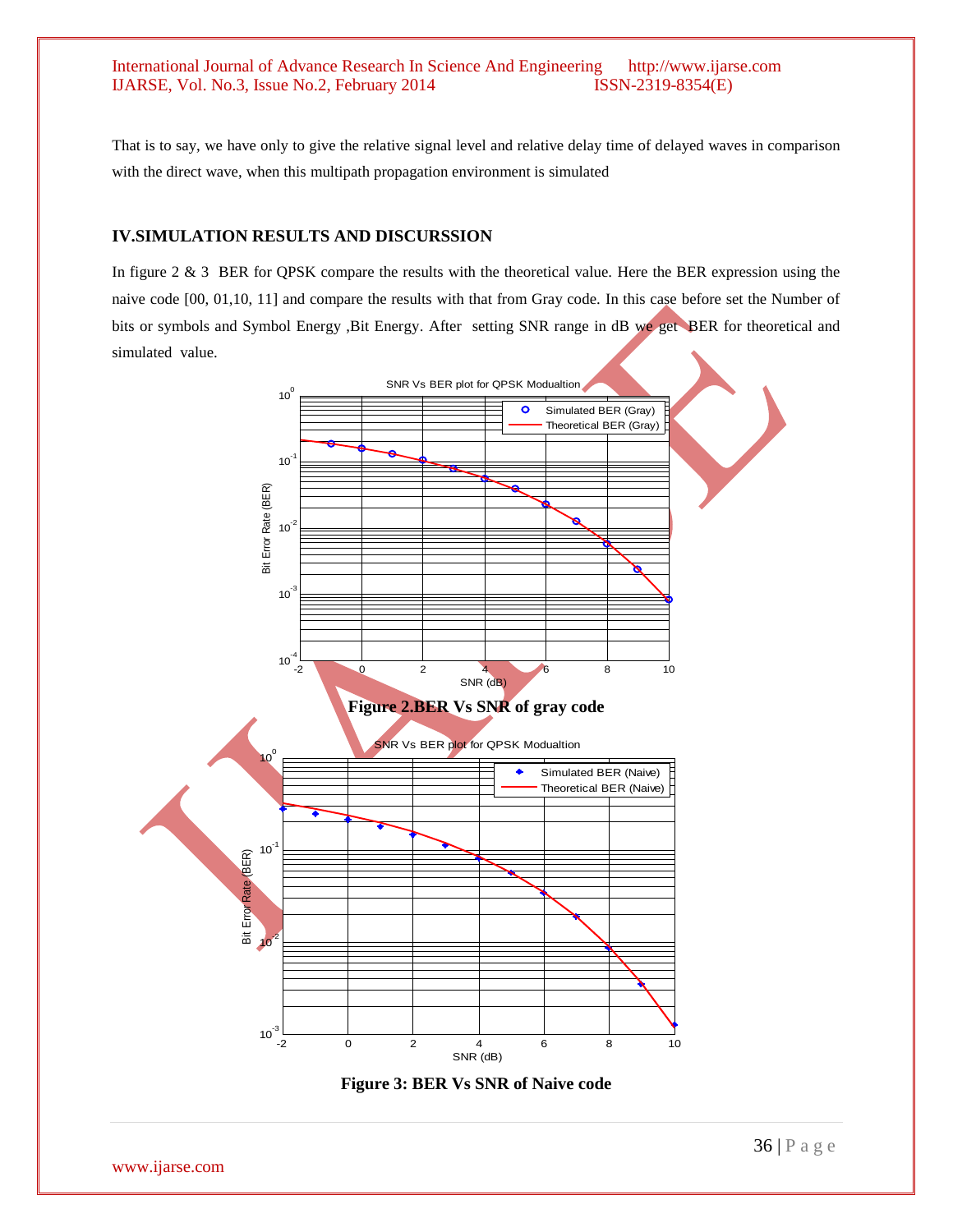

**Figure 4: BER Vs SNR of Rayleigh fading channel**

In figure 4 shows QPSK simulation over Rayleigh Fading wireless channel and its comparison with QPSK transmission over Wire line channel In this case before set the Number of bits or symbols and Symbol Energy ,Bit Energy. After setting SNR range in dB we get BER for theoretical and simulated value over wire line and wireless channel in the presents of AWGN.



**Figure 5:BER Vs SNR in GRAY, NAÏVE, Wireline & Rayleigh Fading Channel**

In figure 5 shows GRAY NAÏVE AND QPSK simulation and Rayleigh Fading wireless channel and its comparison with QPSK transmission over Wire line channel. In this case we set same the Number of bits or symbols and Symbol Energy ,Bit Energy. After setting SNR range in dB we get BER for theoretical and simulated value over wire line and wireless channel in the presents of AWGN.